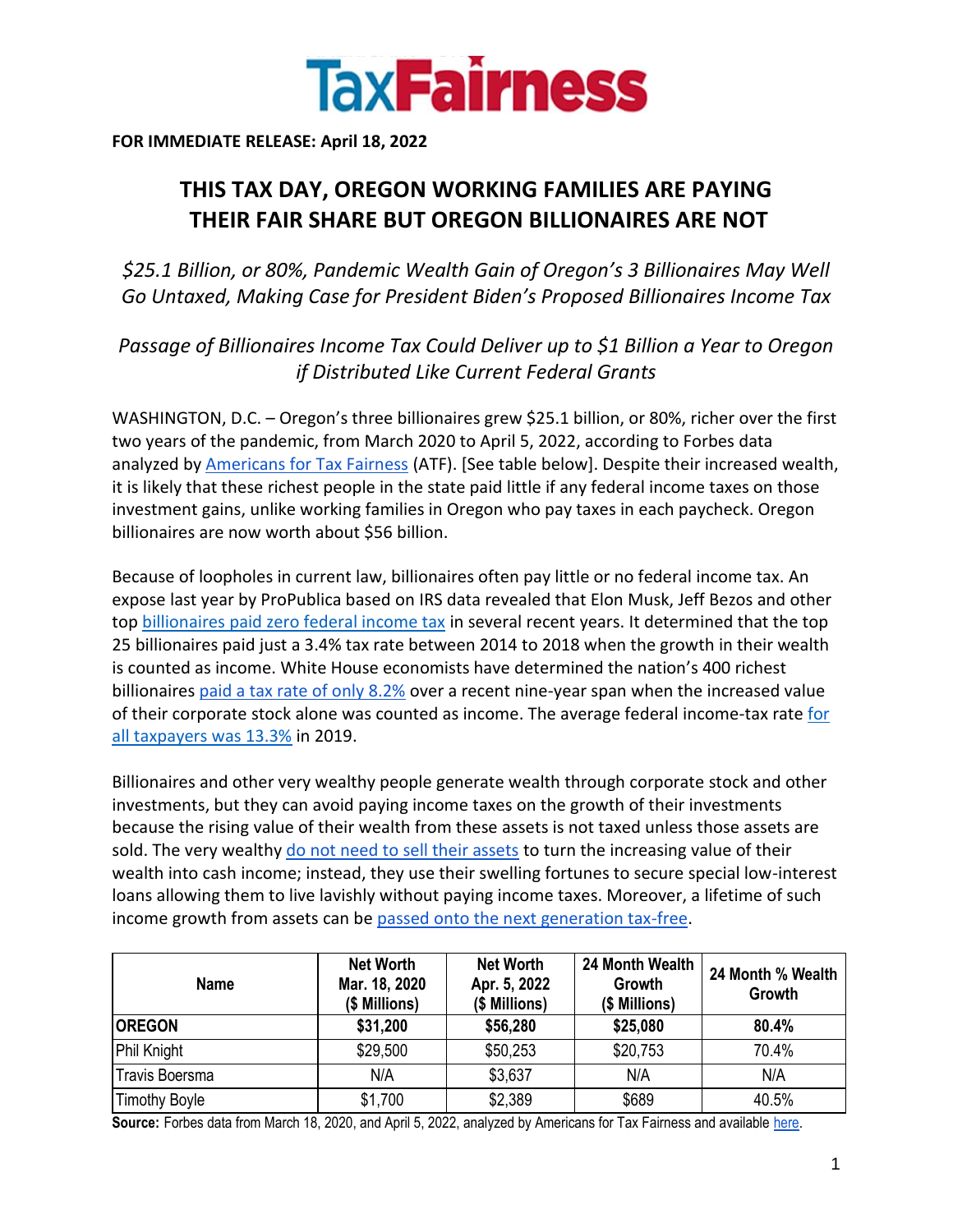Congress can close this massive tax loophole through a billionaires income tax, such a[s](https://www.nytimes.com/2022/03/28/us/politics/biden-billionaire-tax.html) [proposed recently by President Joe Biden](https://www.nytimes.com/2022/03/28/us/politics/biden-billionaire-tax.html) and earlier by Sen. Ron Wyden (D-OR), th[e](https://www.finance.senate.gov/chairmans-news/wyden-unveils-billionaires-income-tax) [Senate's](https://www.finance.senate.gov/chairmans-news/wyden-unveils-billionaires-income-tax)  [chief tax writer.](https://www.finance.senate.gov/chairmans-news/wyden-unveils-billionaires-income-tax) A comparison of the two proposals can be foun[d](https://docs.google.com/document/d/1VdQTBEMGB2dHRGIt823stOBmIdul86-N7fYAQWxp-wU/edit?usp=sharing) [here.](https://americansfortaxfairness.org/issue/comparison-biden-wyden-billionaires-income-tax-proposals-short/)

Both proposals would tax investment gains of the superrich more like the wages of workers are taxed now. Requiring billionaires to pay a fairer share on the growth in value of their assets would make the tax system more equitable and generate revenue that would greatly benefit the economy and increase services and opportunities for millions of Americans.

The public overwhelmingly favors a billionaires income tax: 64% of respondents in a recen[t](https://docs.google.com/document/d/1AhWvucOLV2qY6izLkZvHpPig6DDmdFaCbmeM-5E65Xw/edit) [national poll](https://docs.google.com/document/d/1AhWvucOLV2qY6izLkZvHpPig6DDmdFaCbmeM-5E65Xw/edit) supported Senator Wyden's plan. (President Biden's plan was not tested in this poll.)

The billionaires income tax proposed by President Biden would [raise about \\$361 billion](https://americansfortaxfairness.org/issue/comparison-biden-wyden-billionaires-income-tax-proposals-short/) over 10 years and the version proposed by Sen. Wyden would raise \$557 billion over 10 years. Nationally, it could do a great deal to hel[p](https://americansfortaxfairness.org/issue/6-ways-spend-revenue-billionaires-income-tax/) [lower costs for working families](https://americansfortaxfairness.org/issue/6-ways-spend-revenue-billionaires-income-tax/) by funding access to affordable healthcare and lower housing costs, ensuring the expanded Child Tax Credit benefits that recently expired could be extended for another four years, significantly lower the cost of childcare for working families and more.

**If that revenue was distributed to the states based on historical levels of federal grants to state budgets, Oregon [could gain](https://docs.google.com/spreadsheets/d/1uMGQ0_Ow8ssIrktfYIvIQZwB44zOHf82ILpvh5kzWUI/edit?usp=sharing) about \$650 million or \$1 billion a year for 10 years, respectively, from the Biden and Wyden billionaires tax plans.** This is based on budget data from the National Association of State Budget Officers. Between 2019 and 2021, federal grant funds made up an average of about 30% of Oregon's state budget.

Federal grant funds to states [pay for numerous programs and services:](https://www.cbpp.org/research/state-budget-and-tax/federal-aid-to-state-and-local-governments) healthcare (Medicaid and CHIP), childcare, food and nutrition (SNAP, WIC), education (Head Start, Title I and IDEA), housing, transportation (highways, airports, and mass transit), public safety and much more. These funds represent nearly one-third of state budgets on average and nearly one-quarter of state and local budgets combined. Additional funds generated by a billionaires income tax could be used to lower costs to the state's working families for vital services like healthcare, childcare and housing.

The potential of \$650 million or \$1 billion a year in federal grant[s](https://docs.google.com/spreadsheets/d/1uMGQ0_Ow8ssIrktfYIvIQZwB44zOHf82ILpvh5kzWUI/edit?usp=sharing) [would add about](https://docs.google.com/spreadsheets/d/1uMGQ0_Ow8ssIrktfYIvIQZwB44zOHf82ILpvh5kzWUI/edit?usp=sharing) 1.3% or 2.0% to the state's budget, respectively, based on an average of the state's budgets between 2019 and 2021.

"The failure to tax increases in billionaire wealth from skyrocketing corporate stock and other investments is the worst loophole in our loophole-ridden tax code. Workers pay tax on their income all year, every year. Simple justice demands that billionaires do the same," said **Frank Clemente, executive director of Americans for Tax Fairness**. "Congress should close this loophole in the legislation members are now negotiating to help families cope with rising prices and make major investments in clean energy, all paid for by more fairly taxing the rich and corporations."

Over the two years since the national COVID emergency was announced in March 2020, the wealth of America's billionaires has climbed by \$2 trillion, or 70%, to a total of **\$5 trillion, as of**